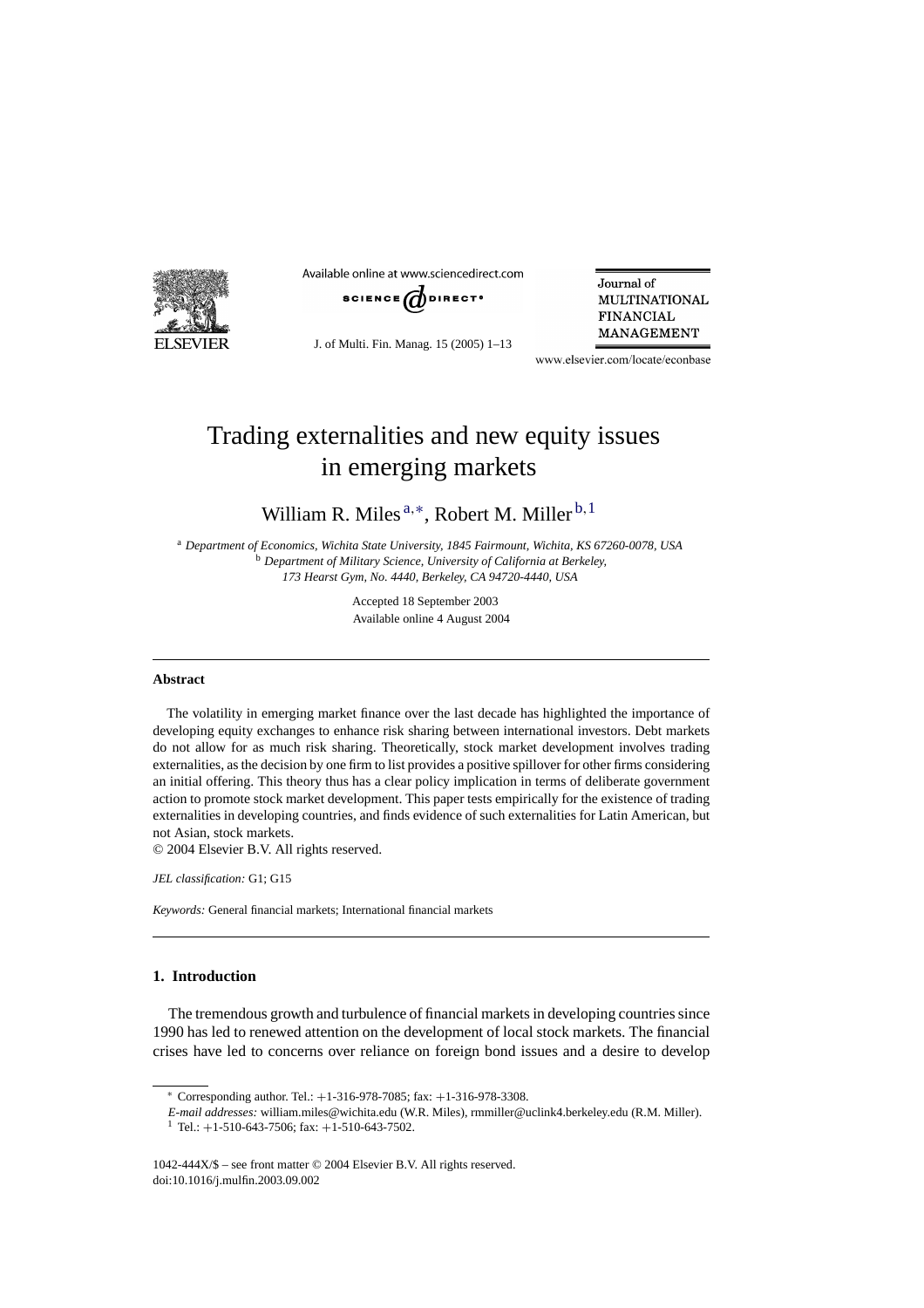local financial exchanges (see [Eichengreen and Hausmann, 1999\).](#page--1-0) Indeed, while canonical models posit open capital accounts as unambiguously welfare-improving, recent turmoil has led some to question the wisdom of completely open capital accounts for developing countries (see [Kaplan and Rodrik, 2001; Edwards, 2000\).](#page--1-0)

Financial market development has been prescribed as a means to obtain benefits from capital account openness, as well as a positive force in its own right in promoting the efficient allocation of capital and economic growth ([King and Levine, 1993a, 1993b;](#page--1-0) [Levine](#page--1-0) [and Zervos, 1998;](#page--1-0) [Demirguc-Kunt and Levine, 2001\).](#page--1-0) This view is not universally shared. Lucas (1988) states that economists "badly overstate" the importance of the financial system for economic growth. [Shleifer and Vishny \(1986\)](#page--1-0) worry that making stock markets more liquid may decrease the incentives of shareholders to monitor management.

Despite the controversies over capital account openness, and financial market development, there has been interest in greater stock market development. Again, while the jury has yet to return a definitive verdict, equity markets are perceived to have a big advantage over bond market finance. [Obstfeld \(1994\)](#page--1-0) models the greater risk-sharing properties that equity has vis-a-vis debt finance. Policymakers as well as businesses thus have a strong interest in equity market development, since for all of its uncertainties, there are risk-sharing advantages over the alternatives.

[Pagano \(1989, 1993\)](#page--1-0) models an interesting aspect of stock market development. He posits an externality arising from the entry of new firms and investors into a market. This positive spillover implies that a given firm's listing on an exchange makes it more desirable for subsequent companies to list. This arises from the increased diversification and liquidity benefits that new firms provide investors when they list. As with any positive externality, government can, theoretically, promote a more efficient allocation of resources through targeted policies such as subsidies.

While the trading externalities arising from new firms' participation in a bourse are theoretically important, there has been little research done thus far to empirically investigate their effect or on the determinants of the number of companies listed in general. This paper fills a gap in this literature by empirically testing for the existence of trading externalities. Emerging markets provide a special sort of laboratory, in the form of the Emerging Market Index of the International Finance Corporation, which accounts for 60% of market capitalization of the listed stocks of the participating countries. However, companies may only list if they pass certain capitalization and liquidity requirements. Listing here clearly provides benefits to companies and makes additional capital easier to access.

Employing the probit technique, results indicate that, after controlling for other factors, there is evidence of trading externalities in Latin American stock exchanges, although not in the Asian markets. This distinction is perhaps due, in part, to the level of market development in the Asian countries surveyed. Nonetheless, the trading externalities uncovered do imply a role for policymakers in providing incentives for company listing.

#### **2. Literature on trading externalities and new listings**

[Pagano \(1989\)](#page--1-0) was a seminal paper on the topic of trading externalities. The model was motivated by previous studies which had recognized thin markets as being more volatile